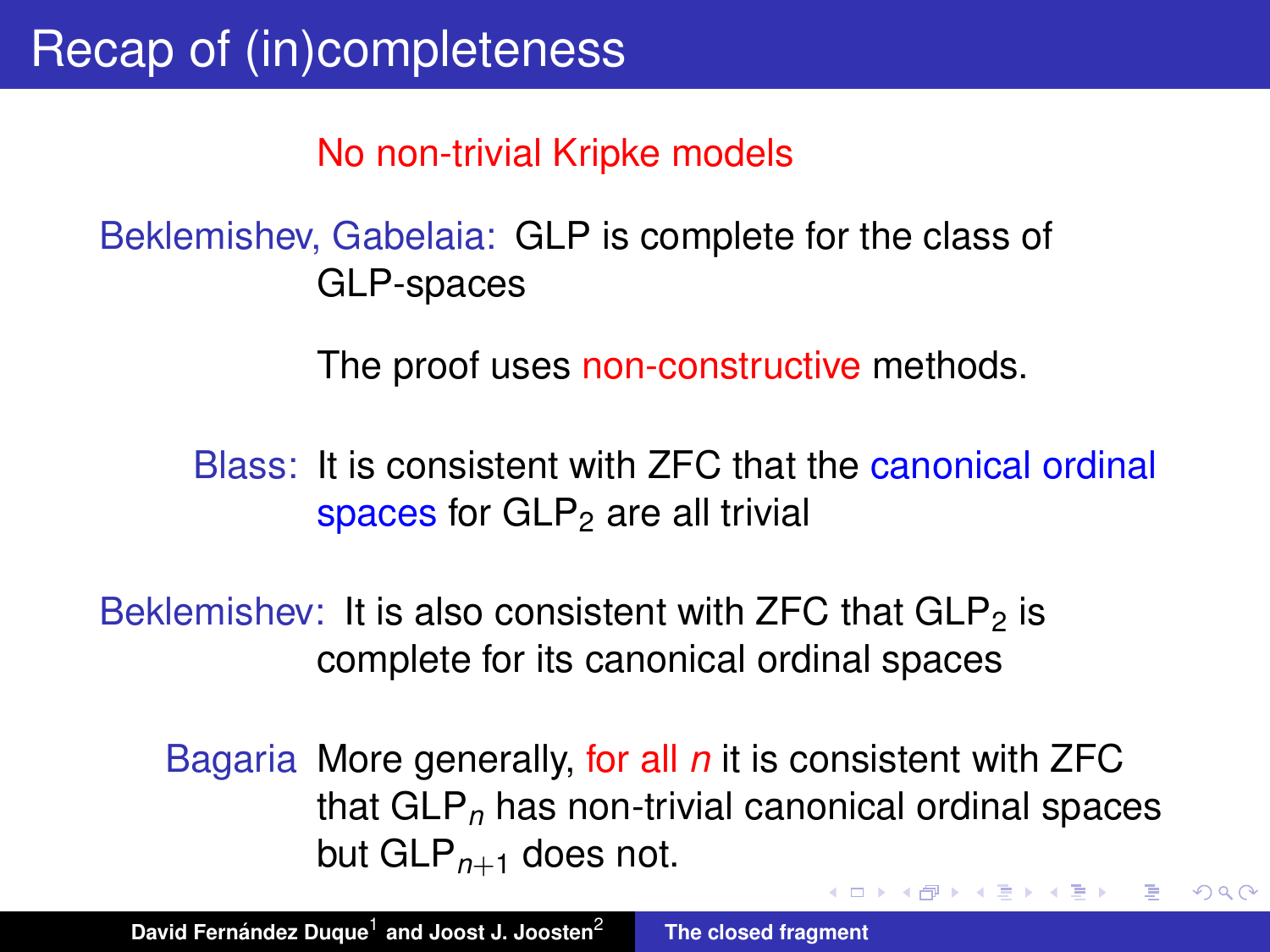Recall that the closed fragment is written GLP<sup>0</sup> and does not allow propositional variables (only  $\perp$ ).

Beklemishev: GLP $_{\omega}^0$  may be used to perform ordinal analysis of PA, its natural subtheories and some extensions.

 $QQ$ 

#### Theorem (Ignatiev)

*There is a Kripke frame*  $\mathfrak{I}_{\mathfrak{g}}$  *such that*  $GLP^0_{\omega}$  *is sound and complete for*  $\mathfrak{I}_{\mathfrak{g}}$ .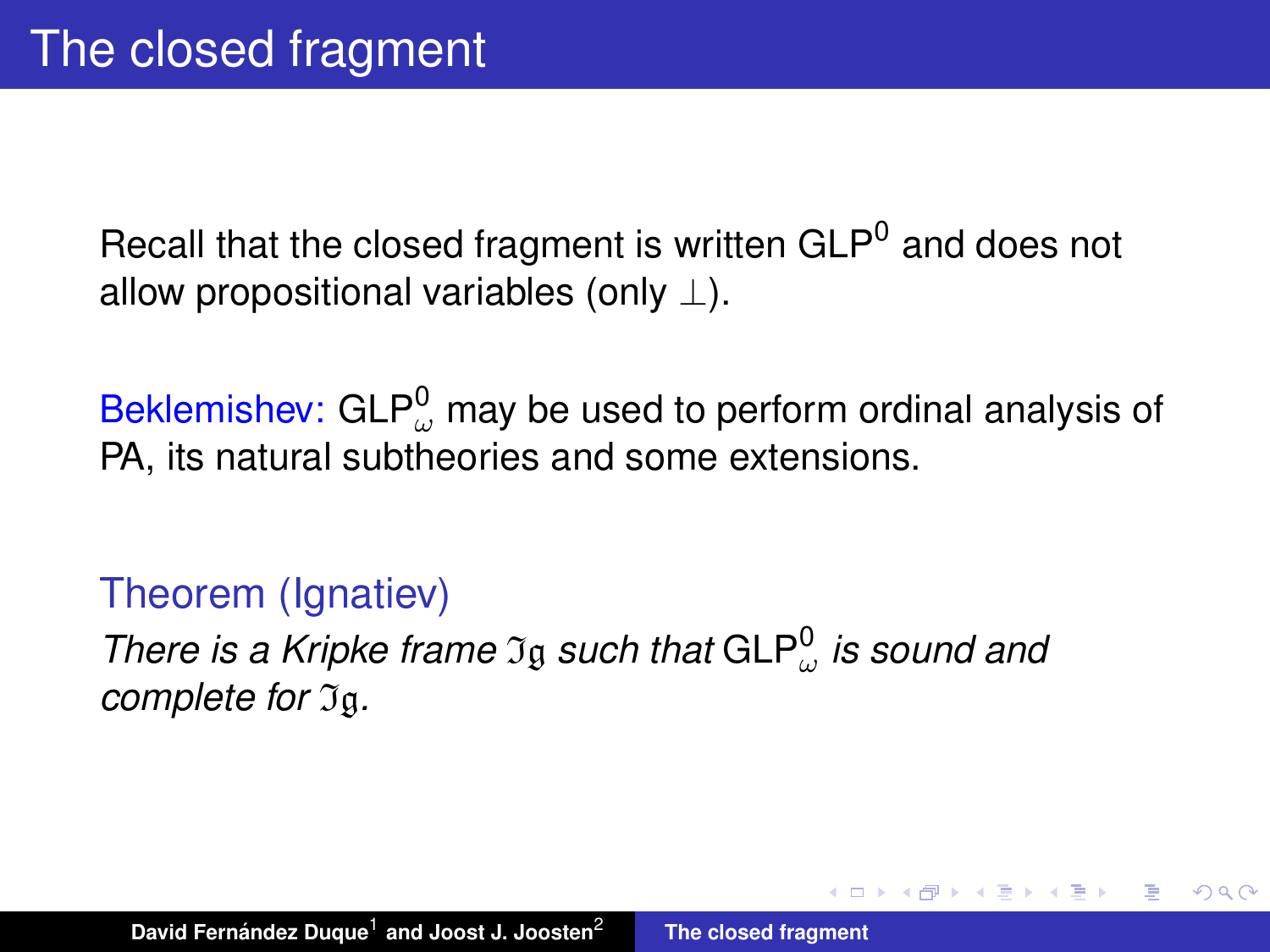# Ignatiev's model of GLP<sup>0</sup>

Given an ordinal  $\xi = \alpha + \omega^\beta$ , define  $\ell \xi = \beta$  ( $\ell 0 = 0$ ).

Ignatiev's model:

$$
\mathfrak{Ig}=\langle D, \langle <_n\rangle_{n<\omega}\rangle
$$

\n- $$
D = \{f : \omega \to \varepsilon_0 : \forall n f(n+1) \leq \ell f(n)\}
$$
\n- $f <_n g$  if  $f(m) = g(m)$  for  $m < n$  and  $f(n) < g(n)$
\n

Example:

$$
\langle \omega^{\omega+1}, \omega, 0, \ldots \rangle <_2 \langle \omega^{\omega+1}, \omega, 1, 0, \ldots \rangle
$$

す 御 メ イ 重 メ イ 重 メー

画

 $2990$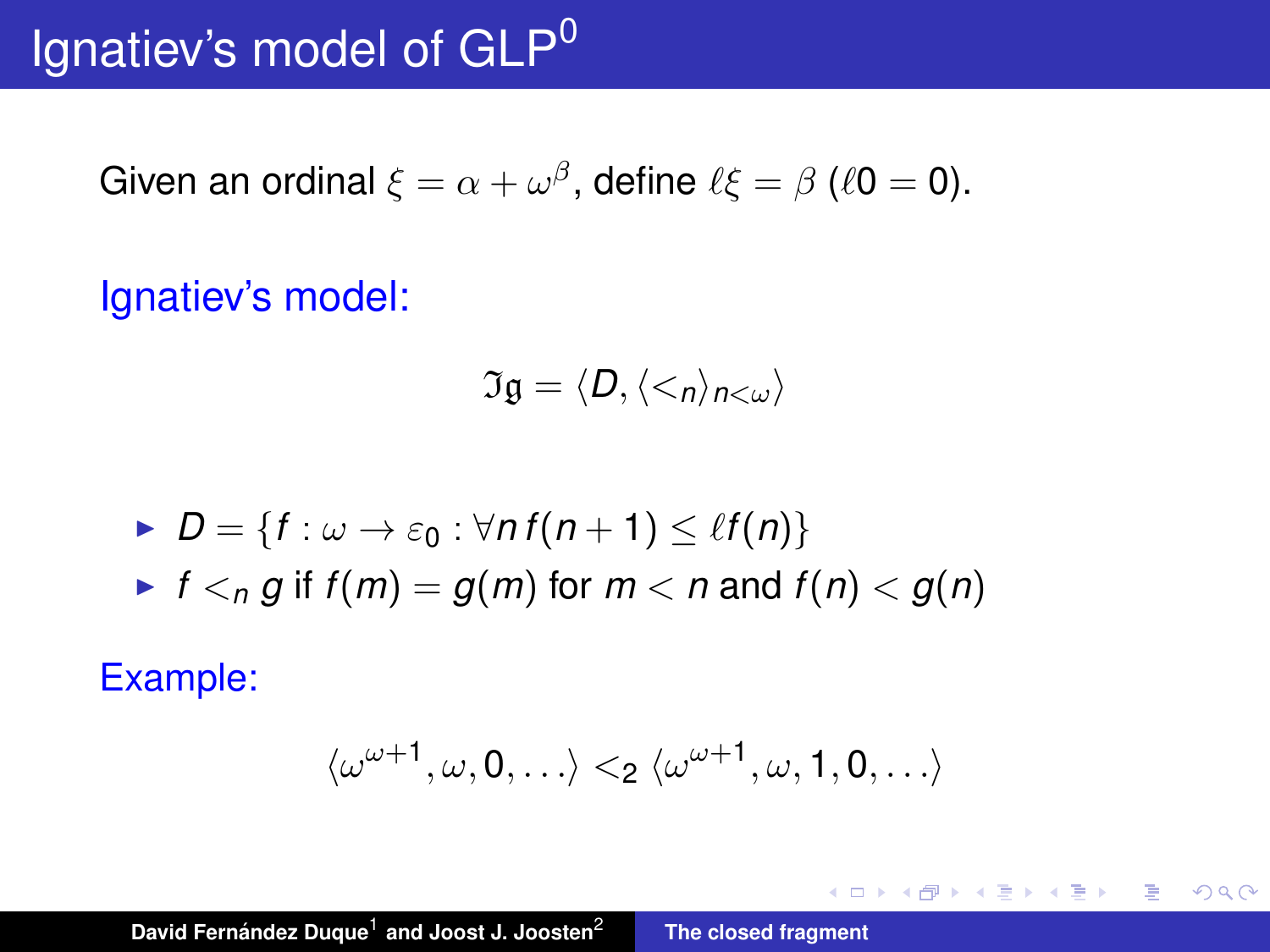## Frame conditions

Ignatiev's model does not satisfy all frame conditions.  $[n]([n]\varphi \rightarrow \varphi) \rightarrow [n]\varphi$ :

 $\lt_{n}$  is based on an ordinal and hence well-founded

 $[n] \varphi \rightarrow [n+1] \varphi$ :

$$
\langle \omega, 1, 0, \ldots \rangle \overset{<_1}{\not \preceq_0} \langle \omega, 0, 0, \ldots \rangle
$$

 $\langle n \rangle \varphi \rightarrow [n+1] \langle n \rangle \varphi$ :

$$
\begin{array}{ccccc}\langle\omega^\omega,0,0,0,\ldots\rangle&<_1&\langle\omega^\omega,\omega,1,0,\ldots\rangle\\\langle\omega^\omega,\omega,0,0,\ldots\rangle&<_2&\langle\omega^\omega,\omega,1,0,\ldots\rangle\\\langle\omega^\omega,0,0,0,\ldots\rangle&<_1&\langle\omega^\omega,\omega,0,0,\ldots\rangle\end{array}
$$

K ロ ▶ K 御 ▶ K 重 ▶ K 重 ▶ 三重 → 約 Q @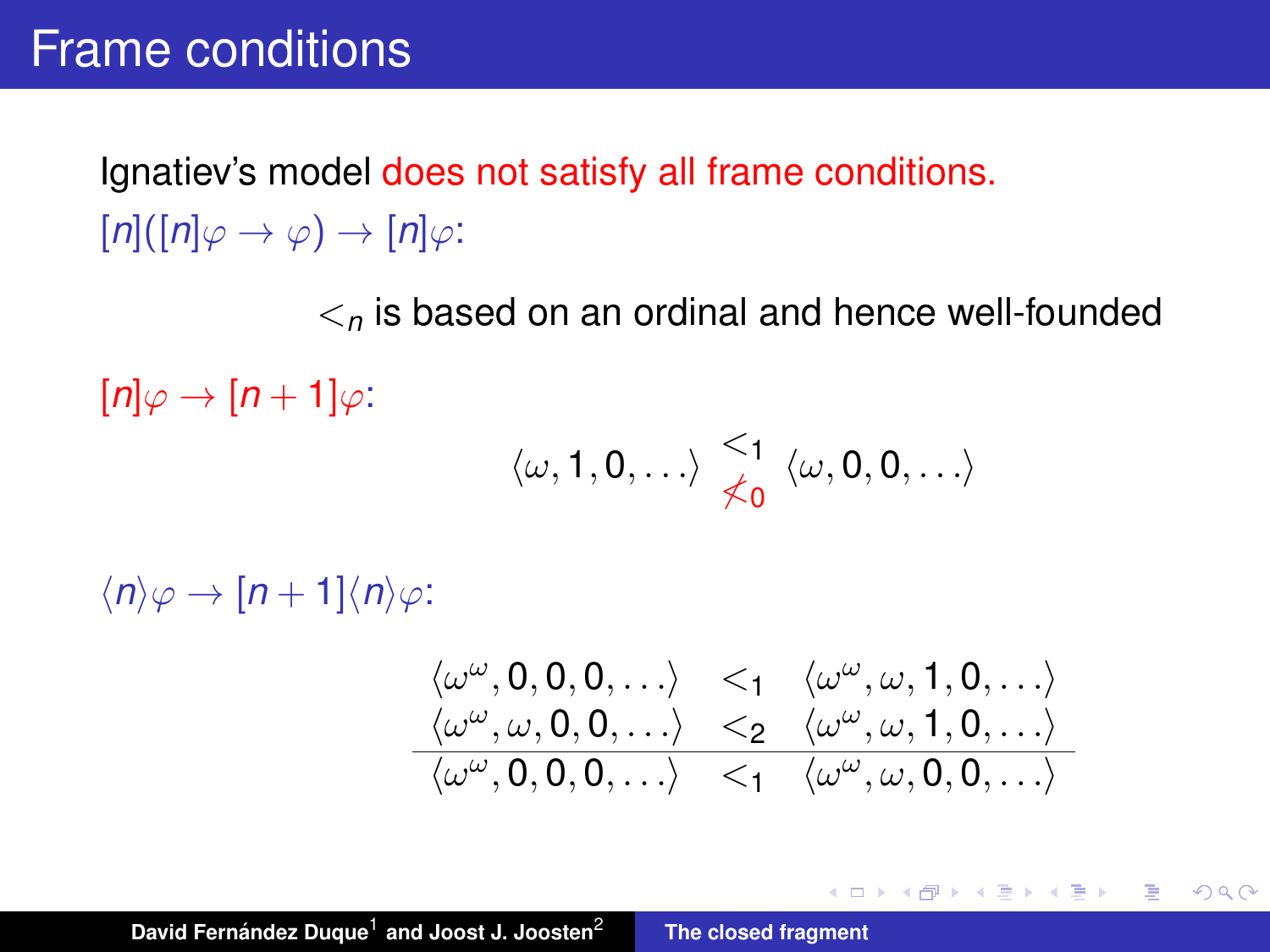## **Definition** A sequence  $f: \omega \to \varepsilon_0$  is exact if for all *n*,

$$
f(n+1)=\ell f(n).
$$

 $\left(\sqrt{m}+1\right)$ 

 $QQQ$ 

Main axis: Set of exact sequences *E*.

Define  $\vec{\ell}$  :  $\varepsilon_0 \rightarrow D$  by  $\vec{\ell} \xi = \langle \xi, \ell \xi, \ell^2 \xi, \ldots, \ell^n \xi, \ldots \rangle$ 

#### Lemma

*The function*  $\vec{l}$  *is a bijection between*  $\varepsilon_0$  *and* E.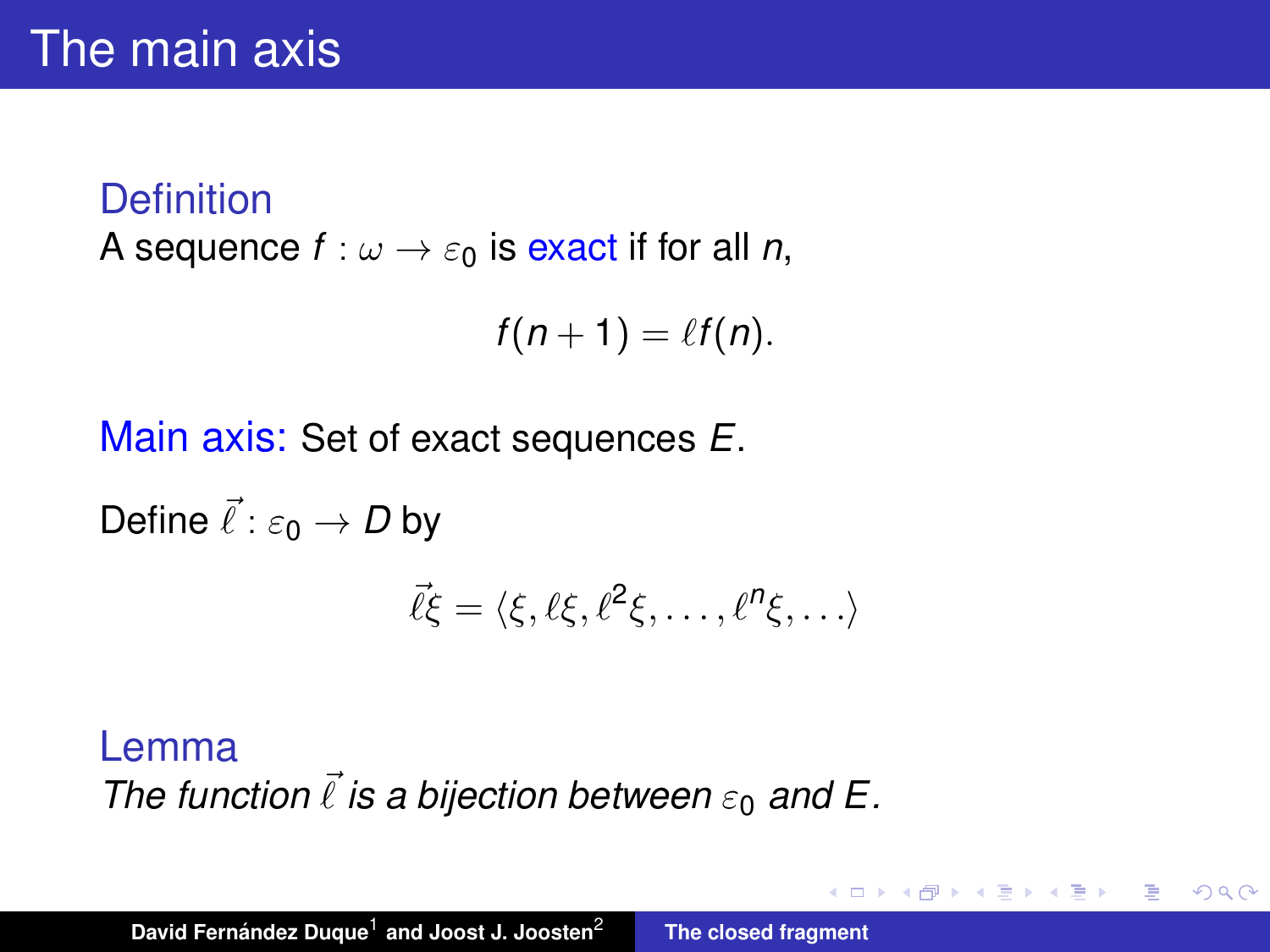Generalized intervals:

$$
(\alpha,\beta)_n=\{f\in D:\alpha
$$

Icard defined a structure

$$
\mathfrak{I}\mathfrak{c}=\langle E,\langle \mathcal{T}_n\rangle_{n<\omega}\rangle.
$$

4 御 > 4 唐 > 4 唐

 $299$ 

重

 $\mathcal{T}_n$  is generated by intervals of the form

- $\blacktriangleright$   $E \cap (\alpha, \beta)_m$  for  $m < n$
- $\blacktriangleright$  *E*  $\cap$  [0,  $\beta$ )<sub>*m*</sub> for *m* < *n*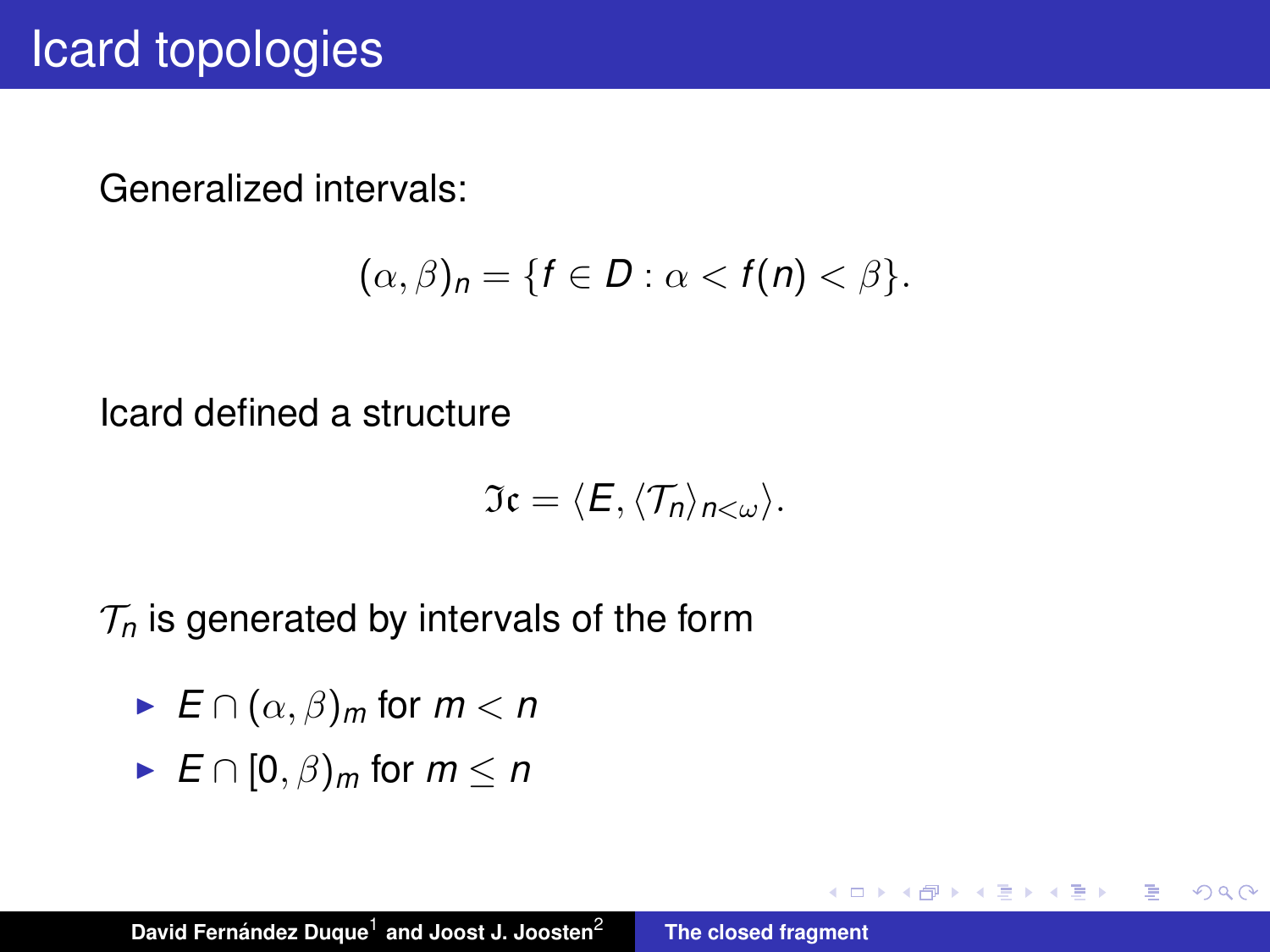Icard's model does not satisfy all frame conditions either.  $[n]([n]\varphi \rightarrow \varphi) \rightarrow [n]\varphi$ :

 $\mathcal{T}_n$  is scattered since  $\mathcal{T}_0$  is.

 $[n]\varphi \to [n+1]\varphi$ :  $\mathcal{T}_{n+1}$  is always a refinement of  $\mathcal{T}_n$ .  $\langle n \rangle \varphi \rightarrow [n+1] \langle n \rangle \varphi$ : The point

$$
\vec{\ell}\omega^{\omega}=\lim_{n\to\omega}\vec{\ell}\omega^n
$$

K ロ ▶ K 御 ▶ K 重 ▶ K 重 ▶ 三重 → 約 Q @

should be isolated in  $\mathcal{T}_2$ .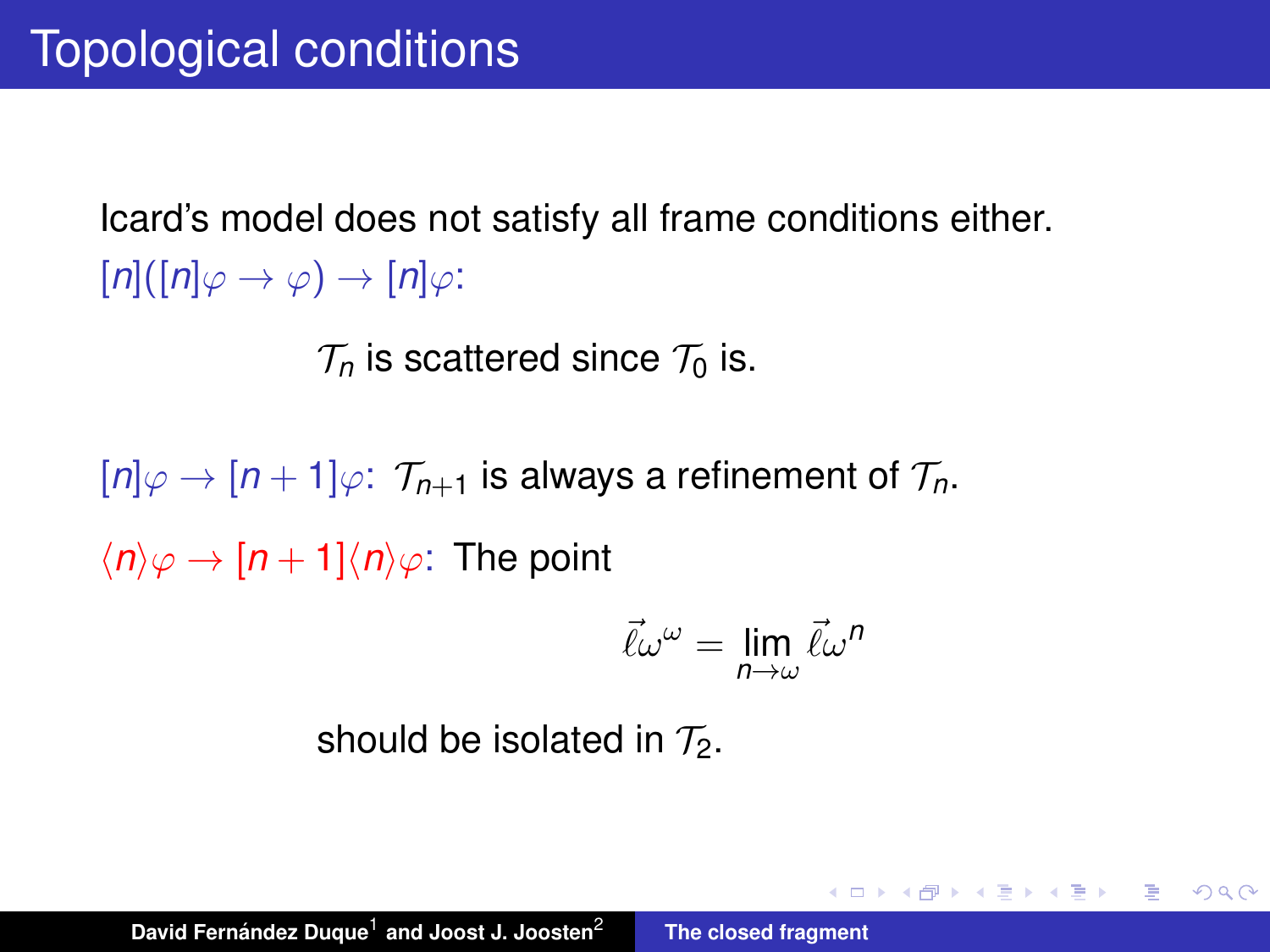A set *S* ⊆ *D* is *simple* if there exist finite sets *I*, *J* and ordinals  $\alpha_{ij}, \beta_{ij}, \sigma_{ij}$  such that

$$
S=\bigcup_{i\in I}\bigcap_{j\in J}(\alpha_{ij},\beta_{ij}]_{\sigma_{ij}}.
$$

If all  $\sigma_{ij} \leq \lambda$ , we say *S* is  $\lambda$ -simple.

Exercise: Simple sets form a Boolean algebra under standard set operations.

Goal: To show that  $\llbracket \phi \rrbracket$  is always simple.

$$
[\![\phi]\!] = \{\mathbf{w} : \mathbf{w} \Vdash \phi\}
$$

イロメ イ団メ イヨメ イヨメー

重  $299$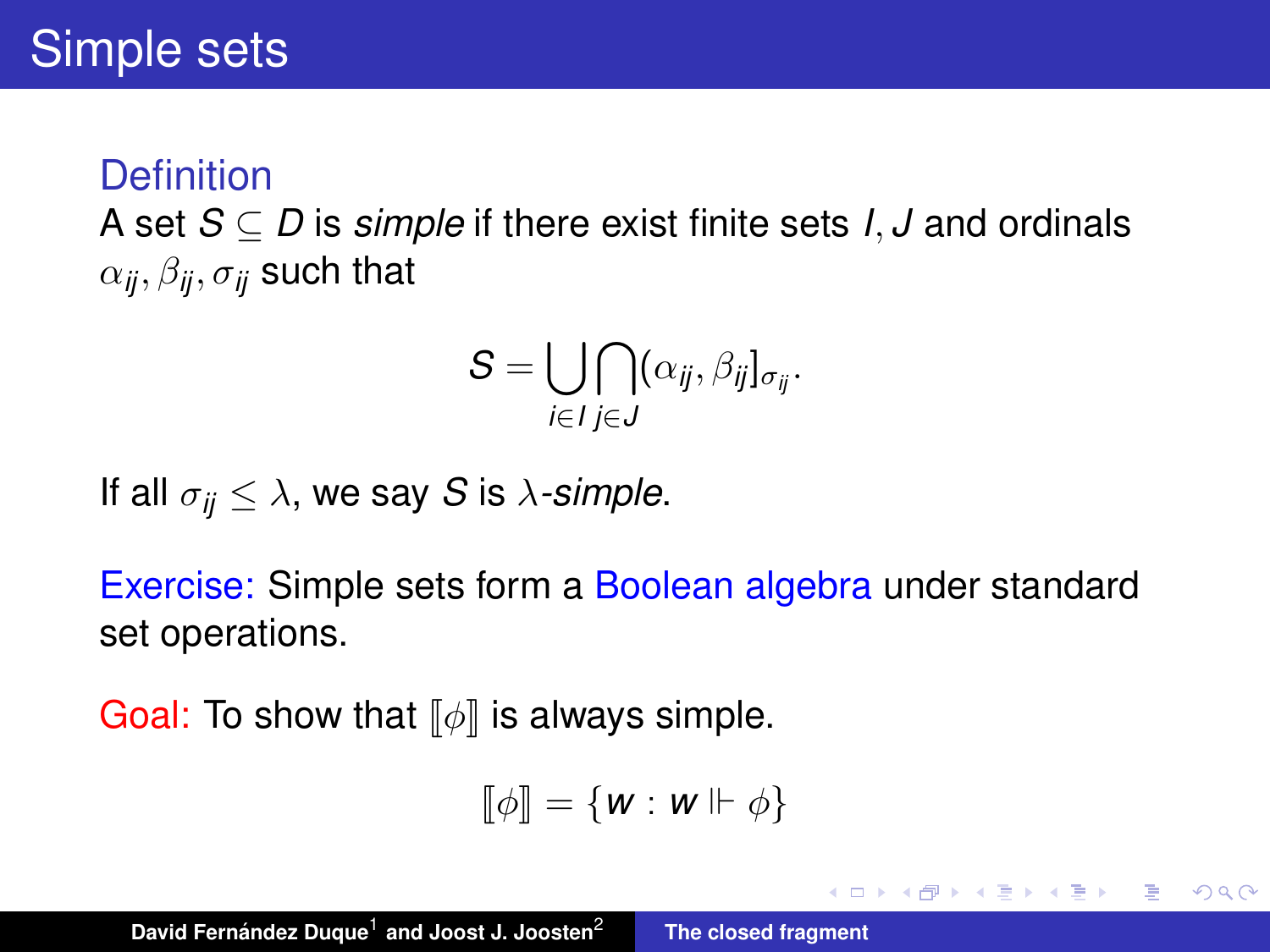A function  $r : \omega \to \epsilon_0$  is simple if there is N such that  $r(n) = 0$ for  $n > N$ .

Smallest *N*: last argument of *r*.

Simple sequences can describe Icard neighborhoods:

- $\triangleright$  Let *f* ∈ *E*, *r* simple, *N* the last argument of *r*
- $\blacktriangleright$   $r \sqsubseteq f$  if for all  $n < N$ ,  $r(n) < f(n)$  and  $r(N) \leq f(N)$ ;  $r \sqsubset f$  if also  $r(N) < f(N)$

$$
\blacktriangleright \text{ if } r \sqsubset f, B_r(f) = E \cap \bigcap_{n \leq N} (r(n), f(n))_n
$$

Note: Every  $f \in D$  is simple but not every simple function is in *D*.

K ロ ⊁ K 伊 ⊁ K 君 ⊁ K 君 ⊁ …

重

 $2Q$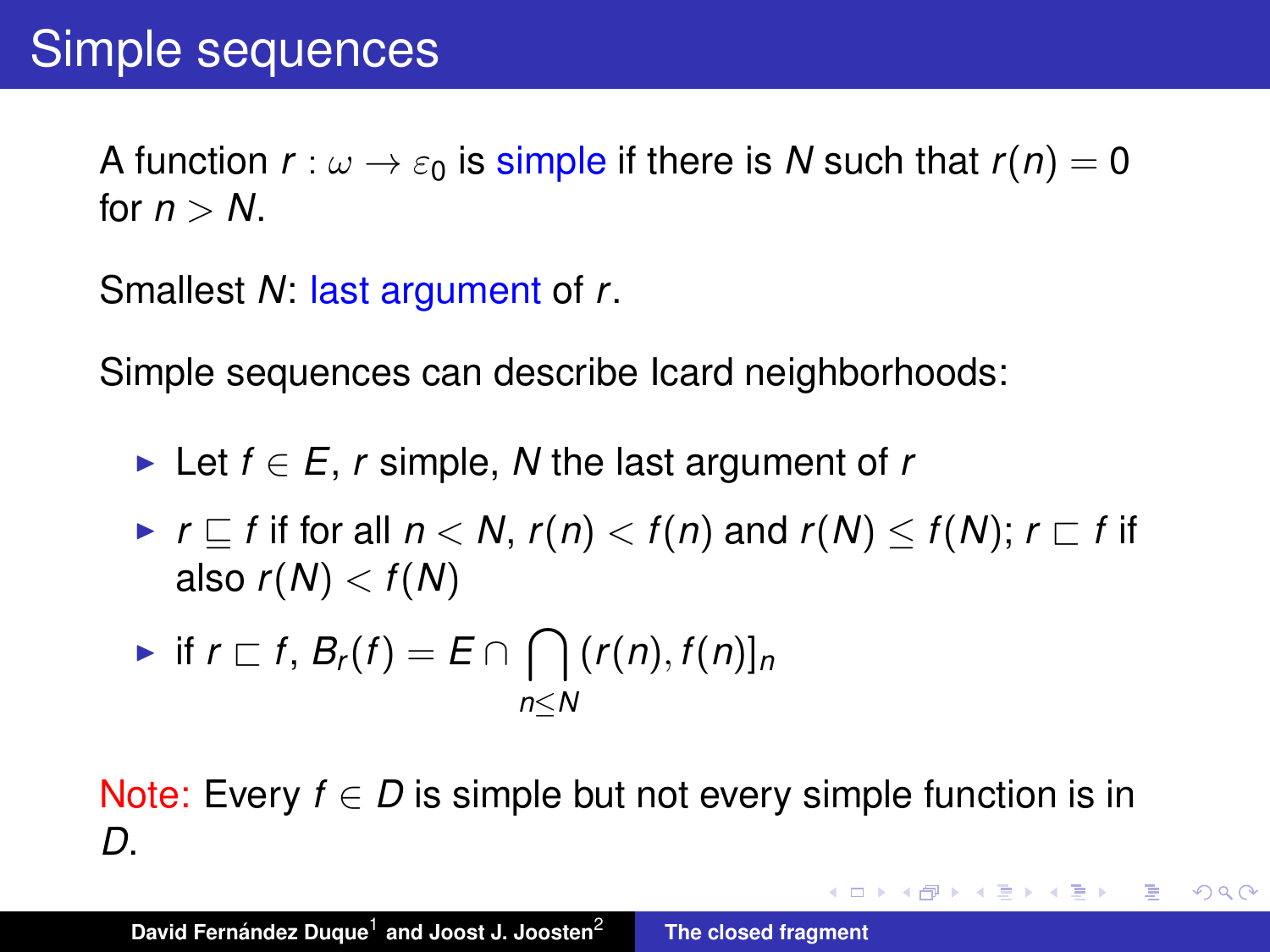# **Envelopes**

#### **Definition**

$$
\lceil r \rceil (\xi) = \begin{cases} 0 & \text{for } n > N \\ r(N) & \text{for } n = N \\ r(n) + \omega^{\lceil r \rceil (n+1)} & \text{for } n < N \\ \ell r(n-1) & \text{for } n > N. \end{cases}
$$

メロトメ部 トメ君 トメ君 トッ

 $E = 990$ 

David Fernández Duque<sup>1</sup> and Joost J. Joosten<sup>2</sup> **[The closed fragment](#page-0-0)**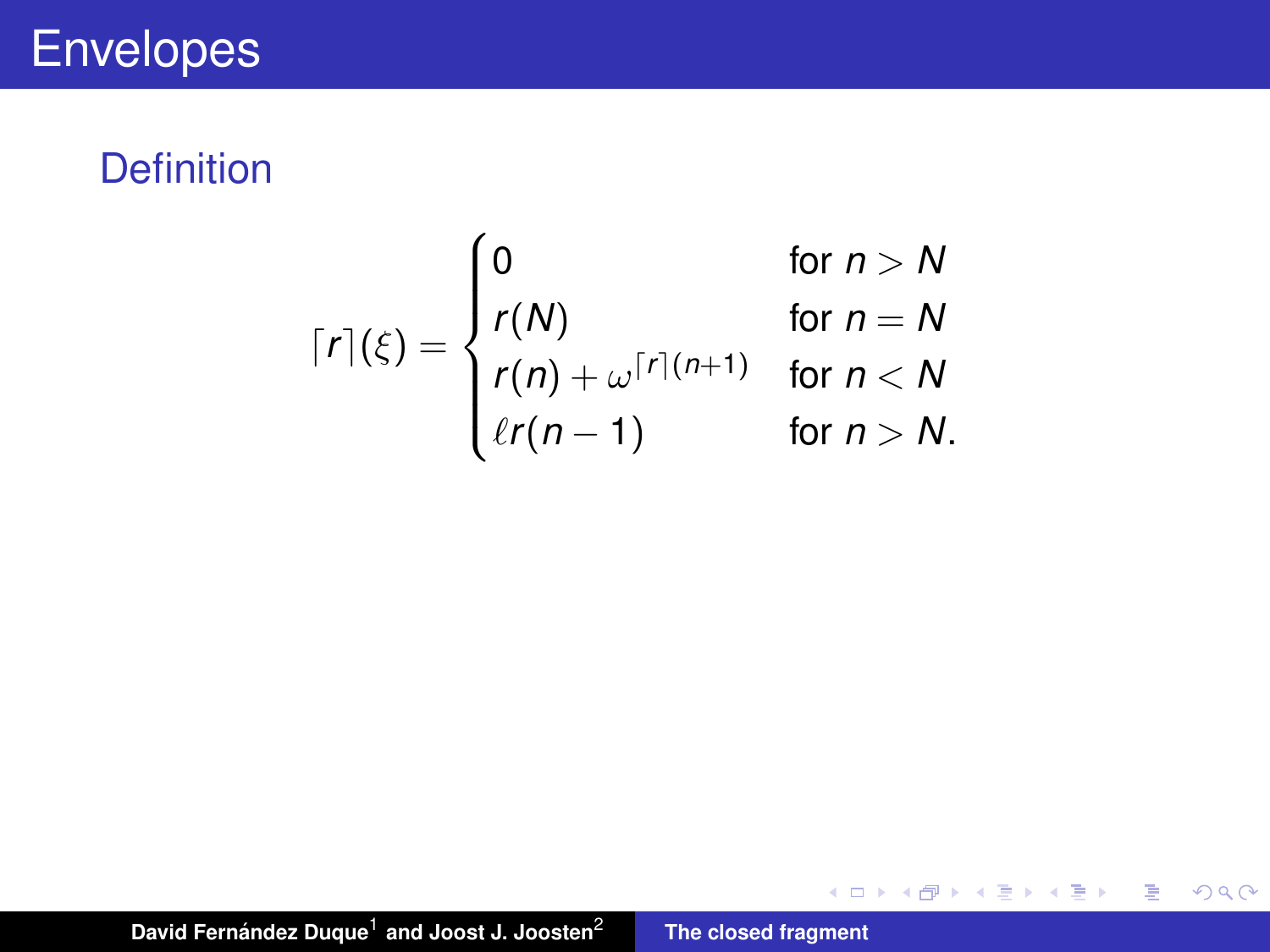$$
\lceil r \rceil (\xi) = \begin{cases} 0 & \text{for } n > N \\ r(N) & \text{for } n = N \\ r(n) + \omega^{\lceil r \rceil (n+1)} & \text{for } n < N \\ \ell r(n-1) & \text{for } n > N. \end{cases}
$$

イロトス 伊 トス 言 トス 言 トー

高。  $2QQ$ 

Properties:

$$
\blacktriangleright \lceil r \rceil \text{ is exact and } r \sqsubseteq \lceil r \rceil
$$

David Fernández Duque<sup>1</sup> and Joost J. Joosten<sup>2</sup> **[The closed fragment](#page-0-0)**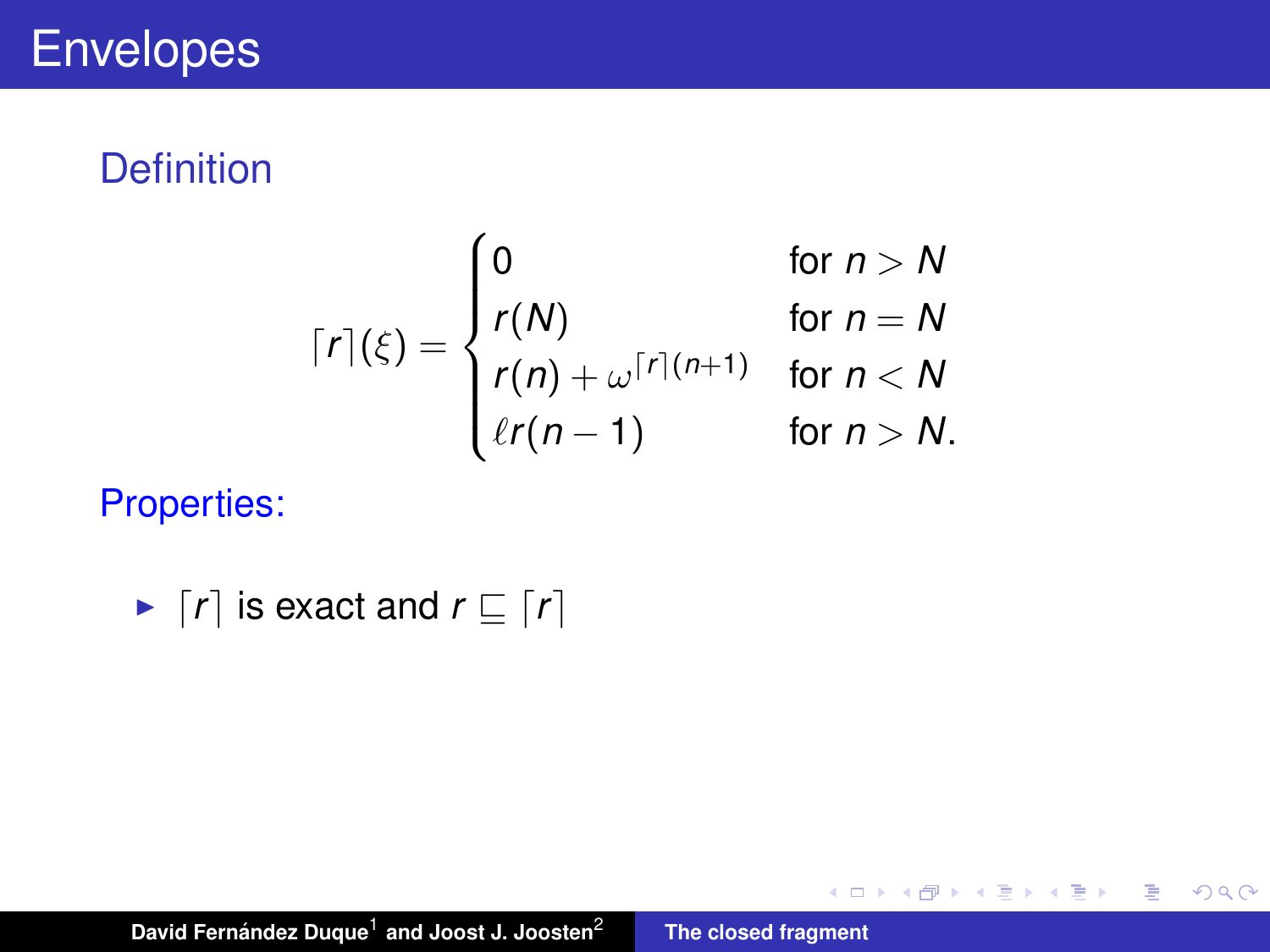$$
\lceil r \rceil (\xi) = \begin{cases} 0 & \text{for } n > N \\ r(N) & \text{for } n = N \\ r(n) + \omega^{\lceil r \rceil (n+1)} & \text{for } n < N \\ \ell r(n-1) & \text{for } n > N. \end{cases}
$$

イロメ イ部メ イヨメ イヨメー

■ 1  $2990$ 

Properties:

- $\blacktriangleright$   $\lceil r \rceil$  is exact and  $r \sqsubseteq \lceil r \rceil$
- **►** If  $r \subseteq f \in D$  then  $\lceil r \rceil(n) \leq f(n)$  for  $n \leq N$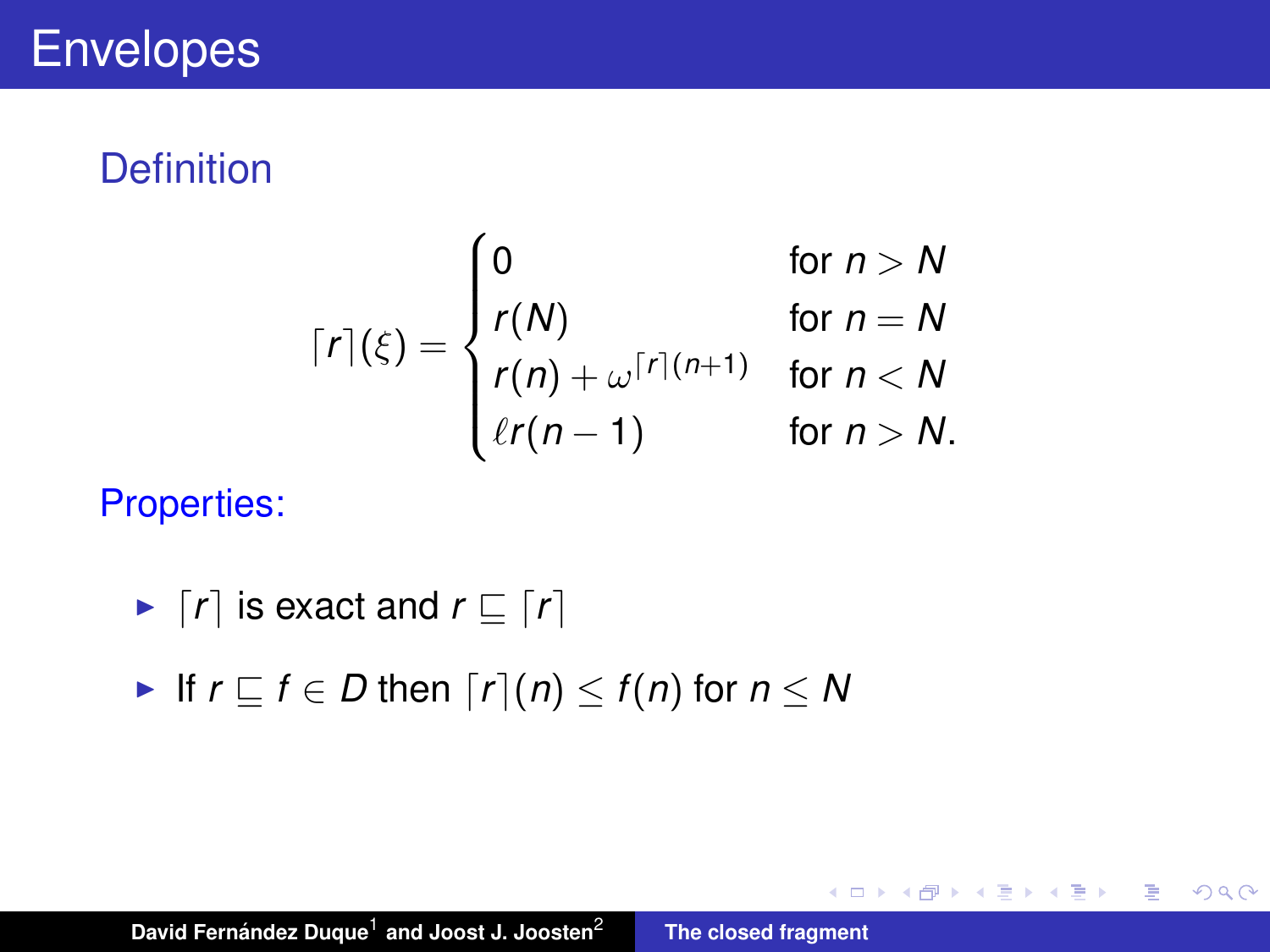$$
\lceil r \rceil (\xi) = \begin{cases} 0 & \text{for } n > N \\ r(N) & \text{for } n = N \\ r(n) + \omega^{\lceil r \rceil (n+1)} & \text{for } n < N \\ \ell r(n-1) & \text{for } n > N. \end{cases}
$$

Properties:

- $\blacktriangleright$   $\lceil r \rceil$  is exact and  $r \sqsubset \lceil r \rceil$
- If  $r \rvert T \rvert f \in D$  then  $\lceil r \rvert(n) \leq f(n)$  for  $n \leq N$
- If  $r \sqsubset f \in D$  and  $\lceil r \rceil(M) < f(M)$  then for all  $m < M$ ,  $\lceil r \rceil$ *(m)* < *f(m)*.

イロメ イ団メ イヨメ イヨメー

■ 1  $2990$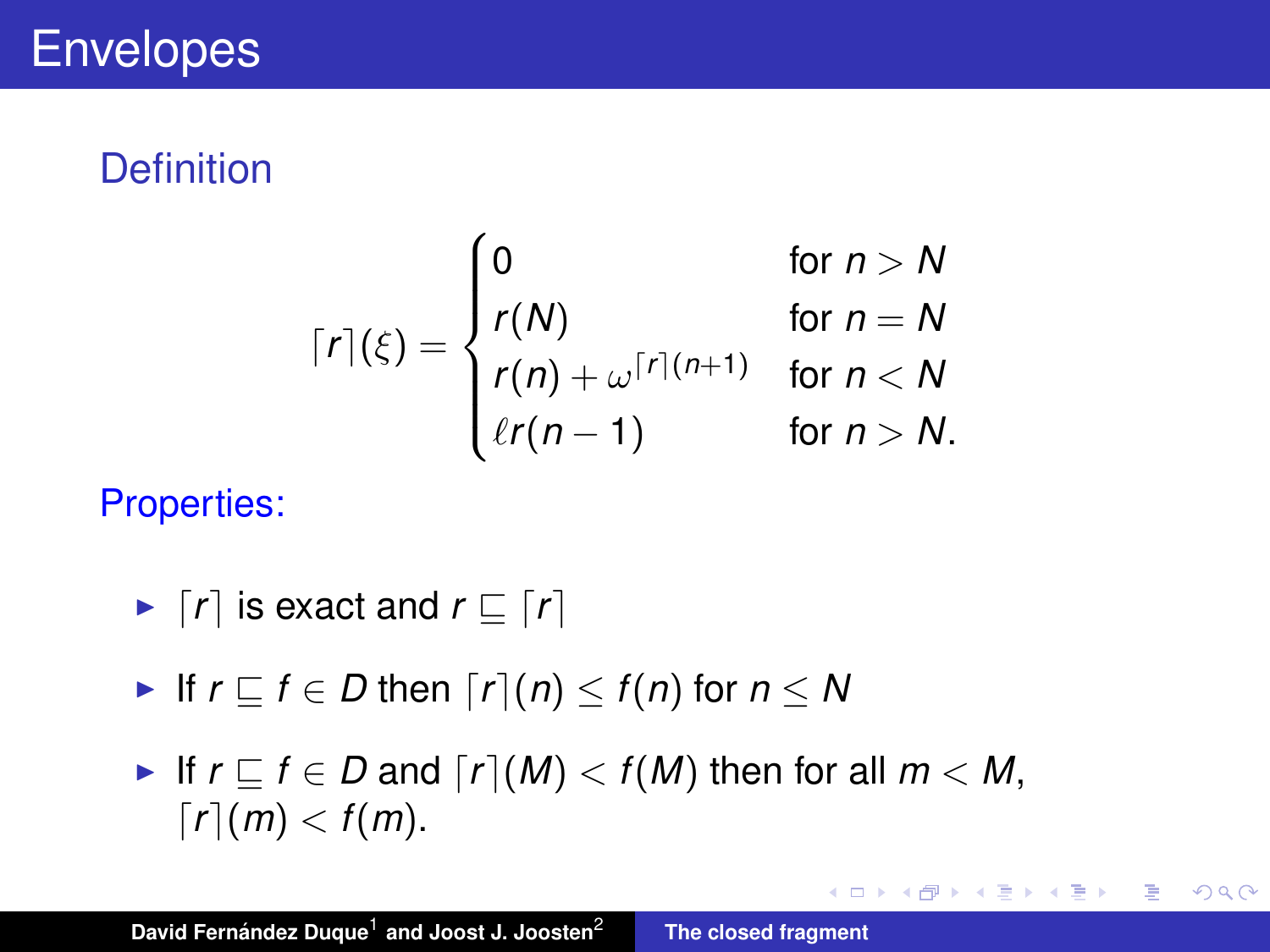## Diamonds and simple sets

$$
\blacktriangleright S = \bigcap_{n \leq N} (\alpha_n, \beta_n]_n \text{ a simple set}
$$

**►** *r* a simple sequence,  $r(n) = \alpha_n + 1$  for  $n \leq N$ , 0 otherwise

メタメ メミメ メミメー

画

 $2990$ 

Define 
$$
S^{(K)} = (\lceil r \rceil(K), \varepsilon_0) \cap \bigcap_{n < K} (\alpha_n, \beta_n]_n
$$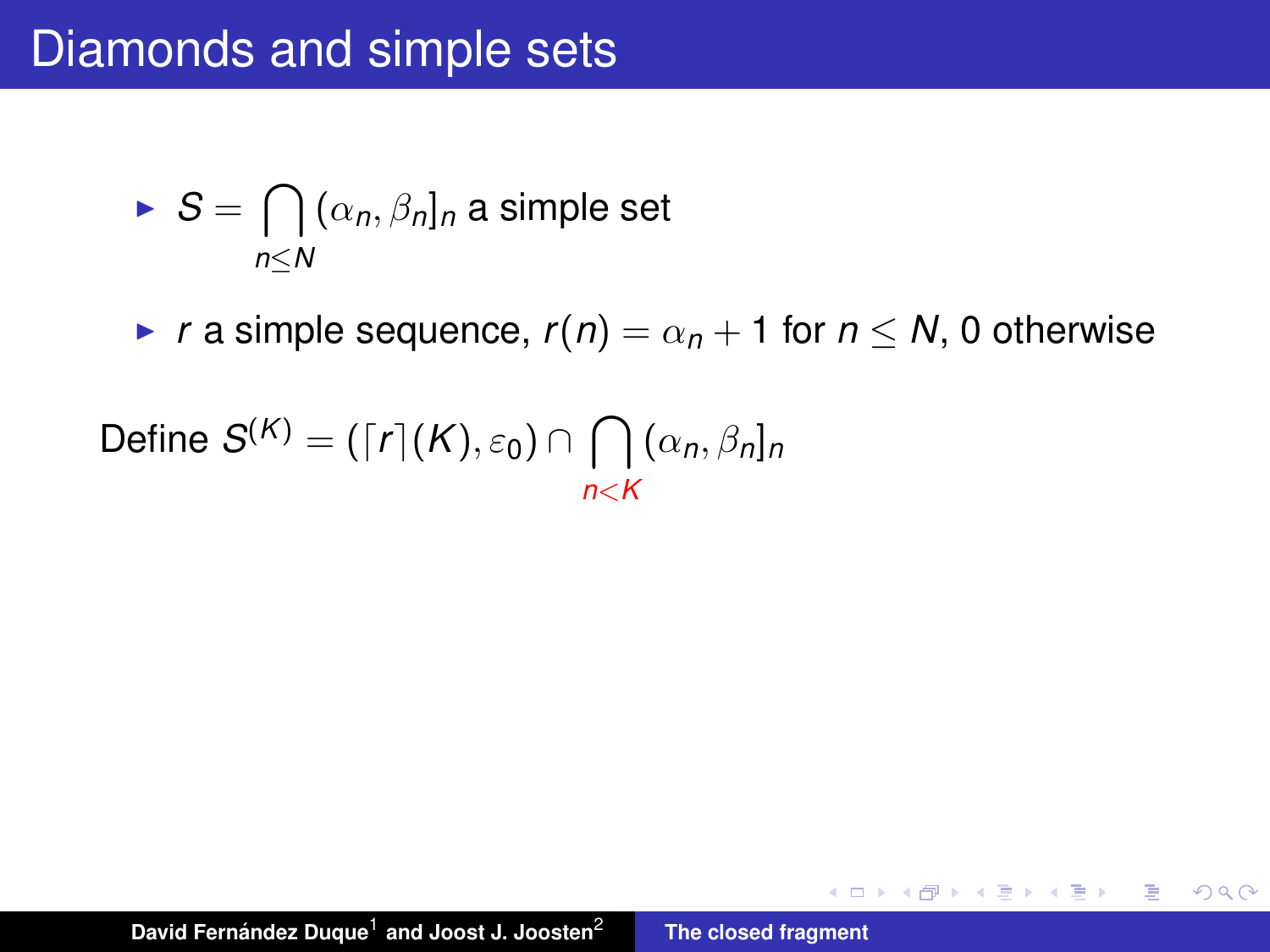## Diamonds and simple sets

$$
\blacktriangleright S = \bigcap_{n \leq N} (\alpha_n, \beta_n]_n \text{ a simple set}
$$

**►** *r* a simple sequence,  $r(n) = \alpha_n + 1$  for  $n \leq N$ , 0 otherwise

メタメ メミメ メミメー

■ 1  $2990$ 

Define 
$$
S^{(K)} = (\lceil r \rceil(K), \varepsilon_0) \cap \bigcap_{n < K} (\alpha_n, \beta_n]_n
$$

#### Lemma

$$
1. E \cap S^{(K)} = d_K S
$$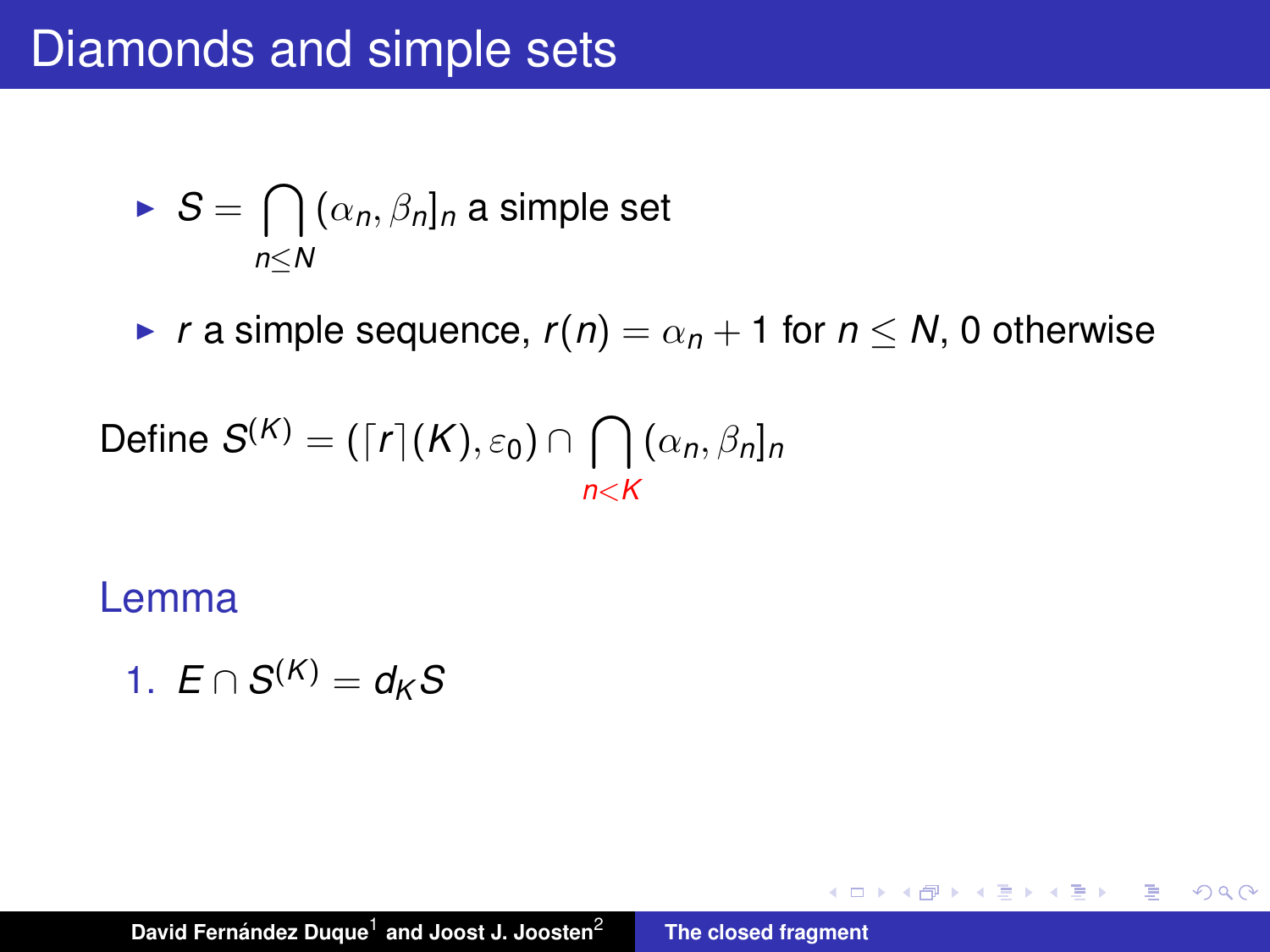## Diamonds and simple sets

$$
\blacktriangleright S = \bigcap_{n \leq N} (\alpha_n, \beta_n]_n \text{ a simple set}
$$

**►** *r* a simple sequence,  $r(n) = \alpha_n + 1$  for  $n \leq N$ , 0 otherwise

メタメ メミメ メミメー

■ 1  $2990$ 

Define 
$$
S^{(K)} = (\lceil r \rceil(K), \varepsilon_0) \cap \bigcap_{n < K} (\alpha_n, \beta_n]_n
$$

#### Lemma

$$
1. E \cap S^{(K)} = d_K S
$$

2. 
$$
S^{(K)} = \{f \in D : \exists g <_{K} f \text{ such that } g \in S\}
$$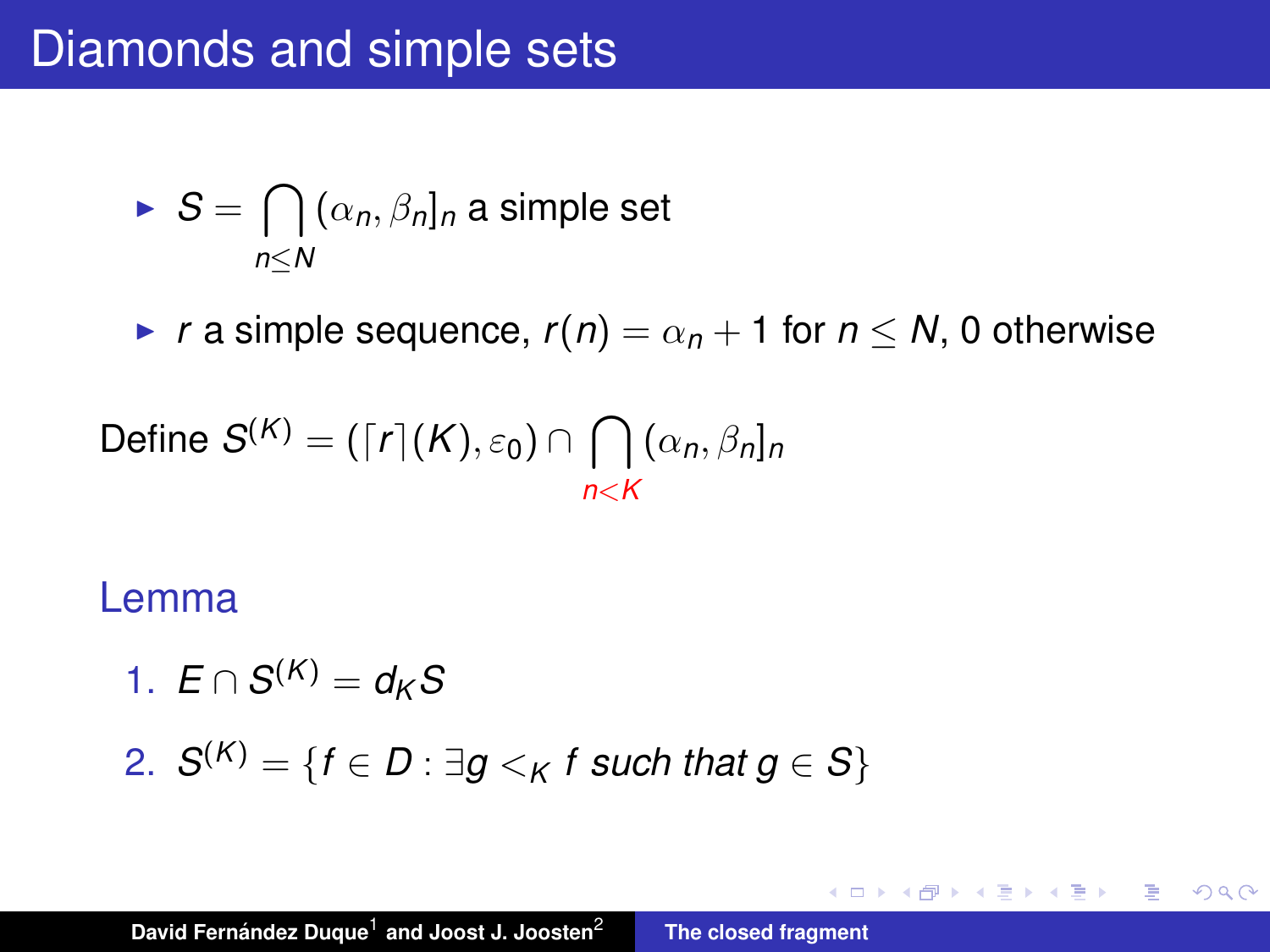#### Lemma *If*  $S \neq \emptyset$  *is simple then*  $E \cap S \neq \emptyset$ .

David Fernández Duque<sup>1</sup> and Joost J. Joosten<sup>2</sup> **[The closed fragment](#page-0-0)** 

イロメ イ団メ イヨメ イヨメー

■ 1  $2QQ$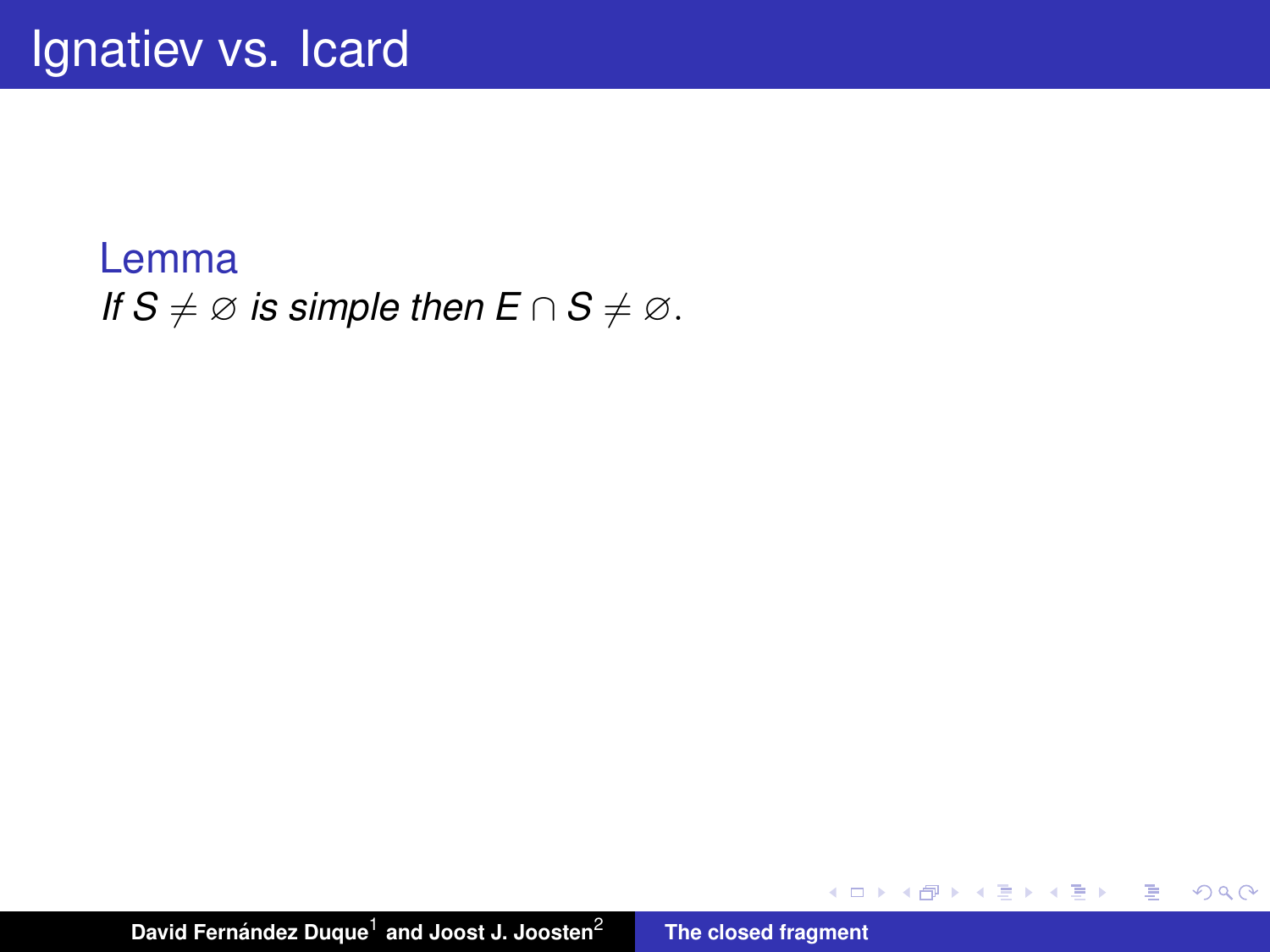Lemma *If*  $S \neq \emptyset$  *is simple then*  $E \cap S \neq \emptyset$ .

Lemma *If*  $\phi$  *is closed then*  $[\![\phi]\!]_{\mathfrak{I}_{\mathfrak{a}}}$  *is simple and* 

$$
\llbracket \phi \rrbracket_{\mathfrak{I} \mathfrak{c}} = \mathbf{E} \cap \llbracket \phi \rrbracket_{\mathfrak{I} \mathfrak{g}}.
$$

イロメ イ部メ イヨメ イヨメー

重

 $2Q$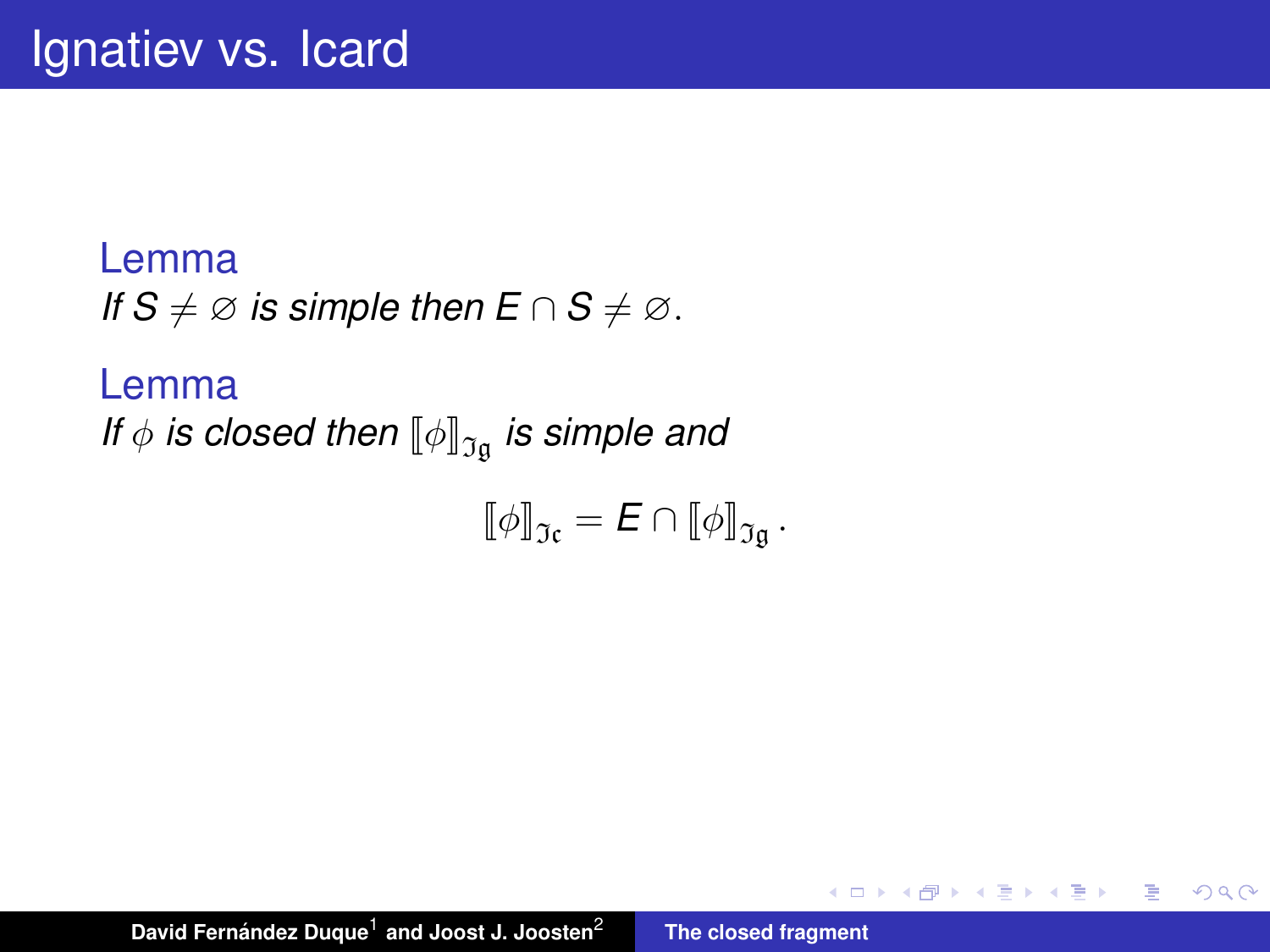Lemma *If*  $S \neq \emptyset$  *is simple then*  $E \cap S \neq \emptyset$ .

Lemma *If*  $\phi$  *is closed then*  $[\![\phi]\!]_{\mathfrak{I}_{\mathfrak{a}}}$  *is simple and* 

$$
\llbracket \phi \rrbracket_{\mathfrak{I} \mathfrak{c}} = \mathbf{E} \cap \llbracket \phi \rrbracket_{\mathfrak{I} \mathfrak{g}}.
$$

す 伊 メ マ ヨ メ マ ヨ メ

重  $2Q$ 

**Corollary** Ig *and* Ic *satisfy the same set of formulas.*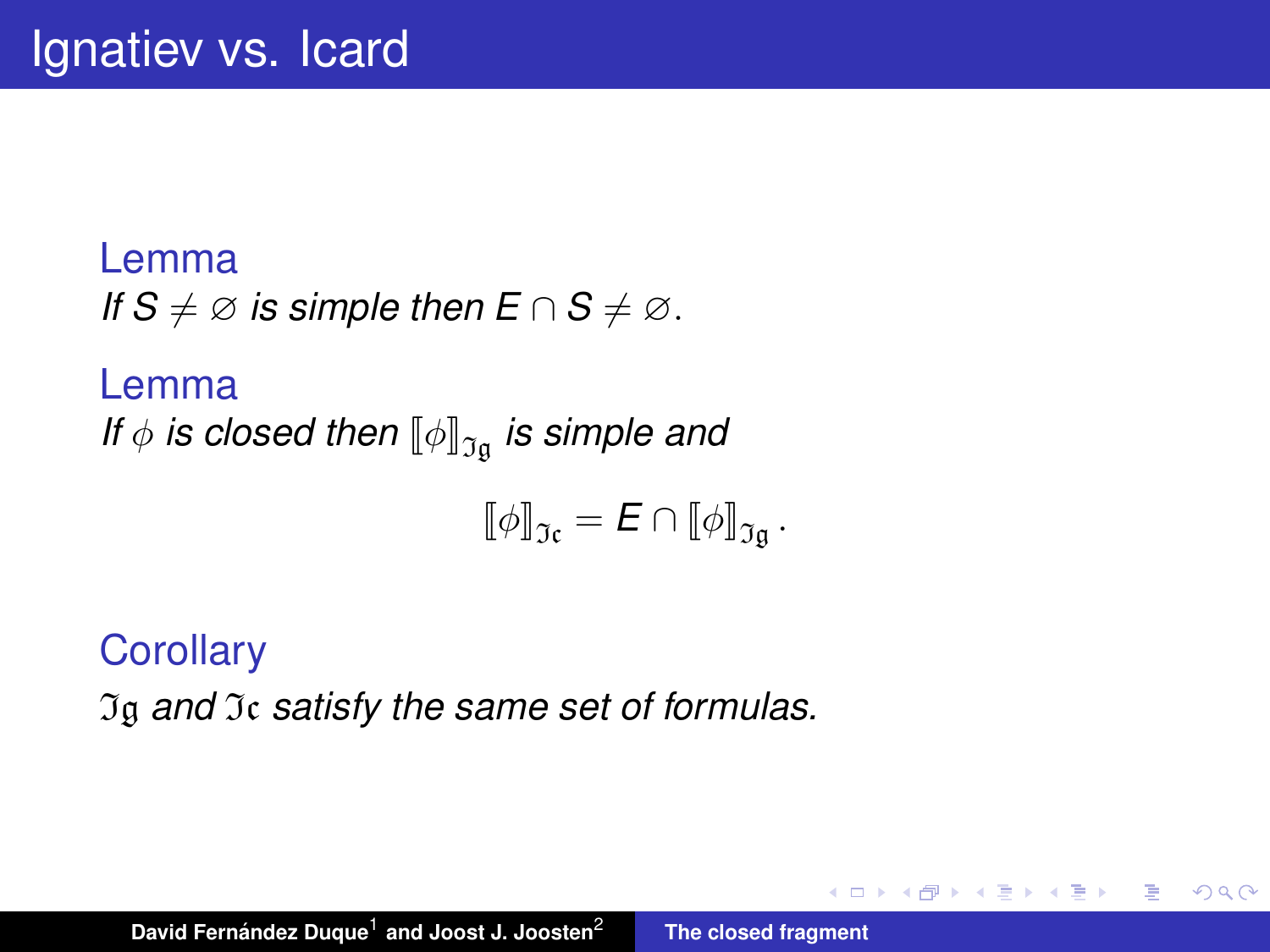◆ 伊 \* \* ミ \* \* 毛

重

 $\sim$ 

 $2Q$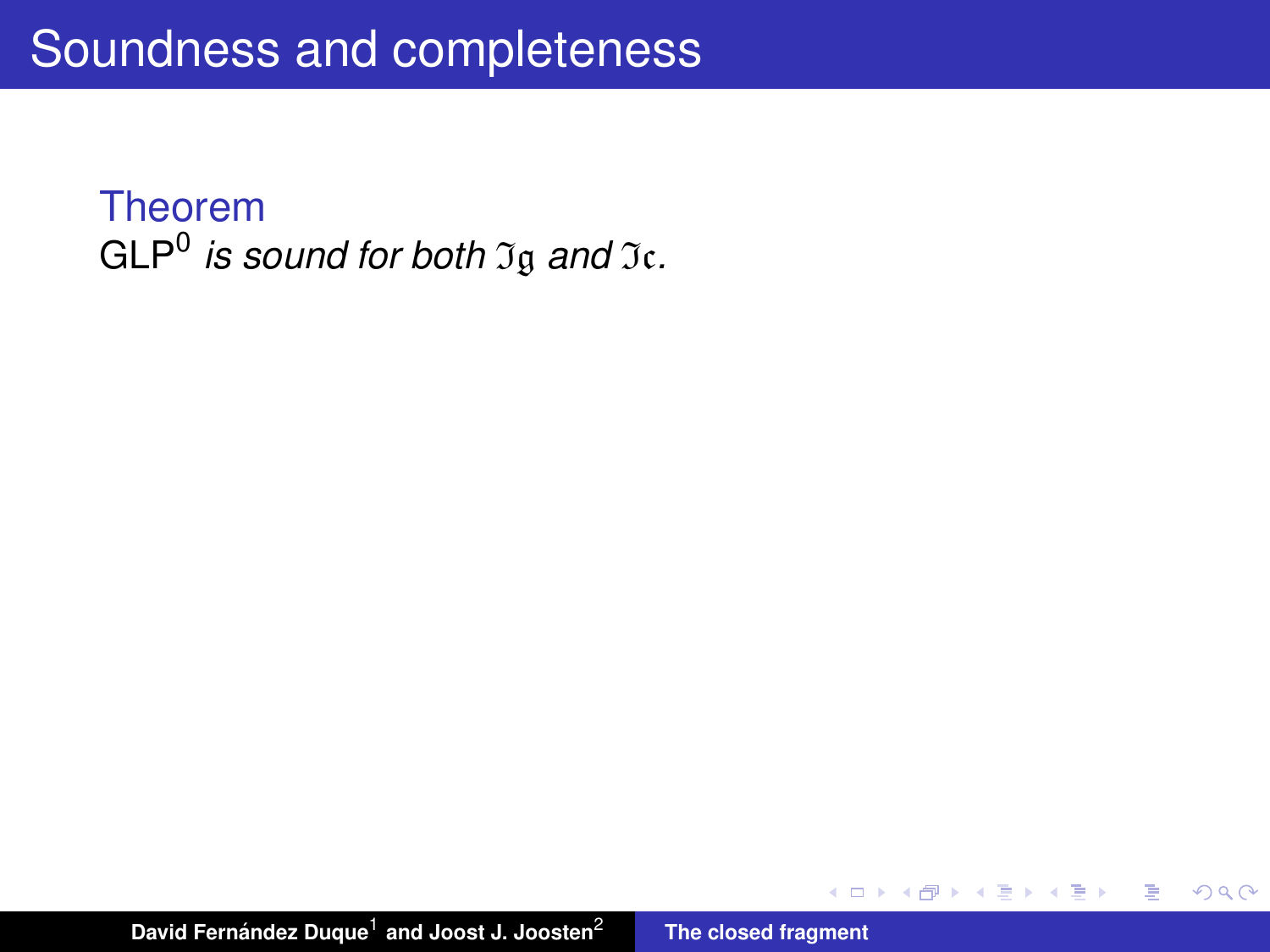Proof.

```
[n]([n]\varphi \rightarrow \varphi) \rightarrow [n]\varphi:
[n]\varphi\to[n+1]\varphi:
\langle n \rangle \varphi \rightarrow [n+1] \langle n \rangle \varphi:
```
H

重。  $2Q$ 

(御) (言) (言)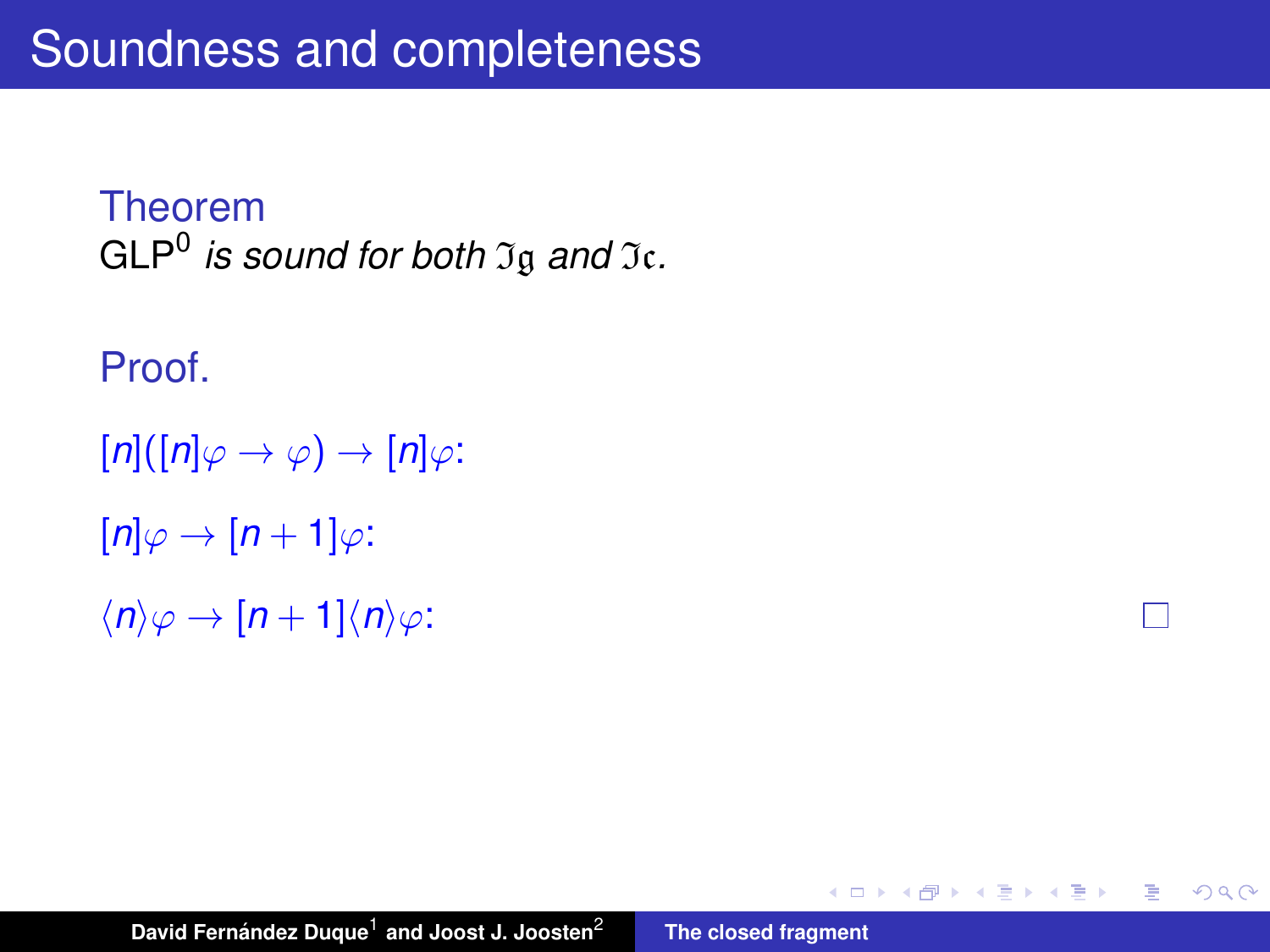Proof.

 $[n]([n]\varphi \rightarrow \varphi) \rightarrow [n]\varphi$ : Valid on both  $\mathfrak{I}$ g and  $\mathfrak{I}$ c.  $[n]\varphi \rightarrow [n+1]\varphi$ :  $\langle n \rangle \varphi \rightarrow [n+1] \langle n \rangle \varphi$ :

K 御 ▶ K 唐 ▶ K 唐 ▶ ...

重し  $2990$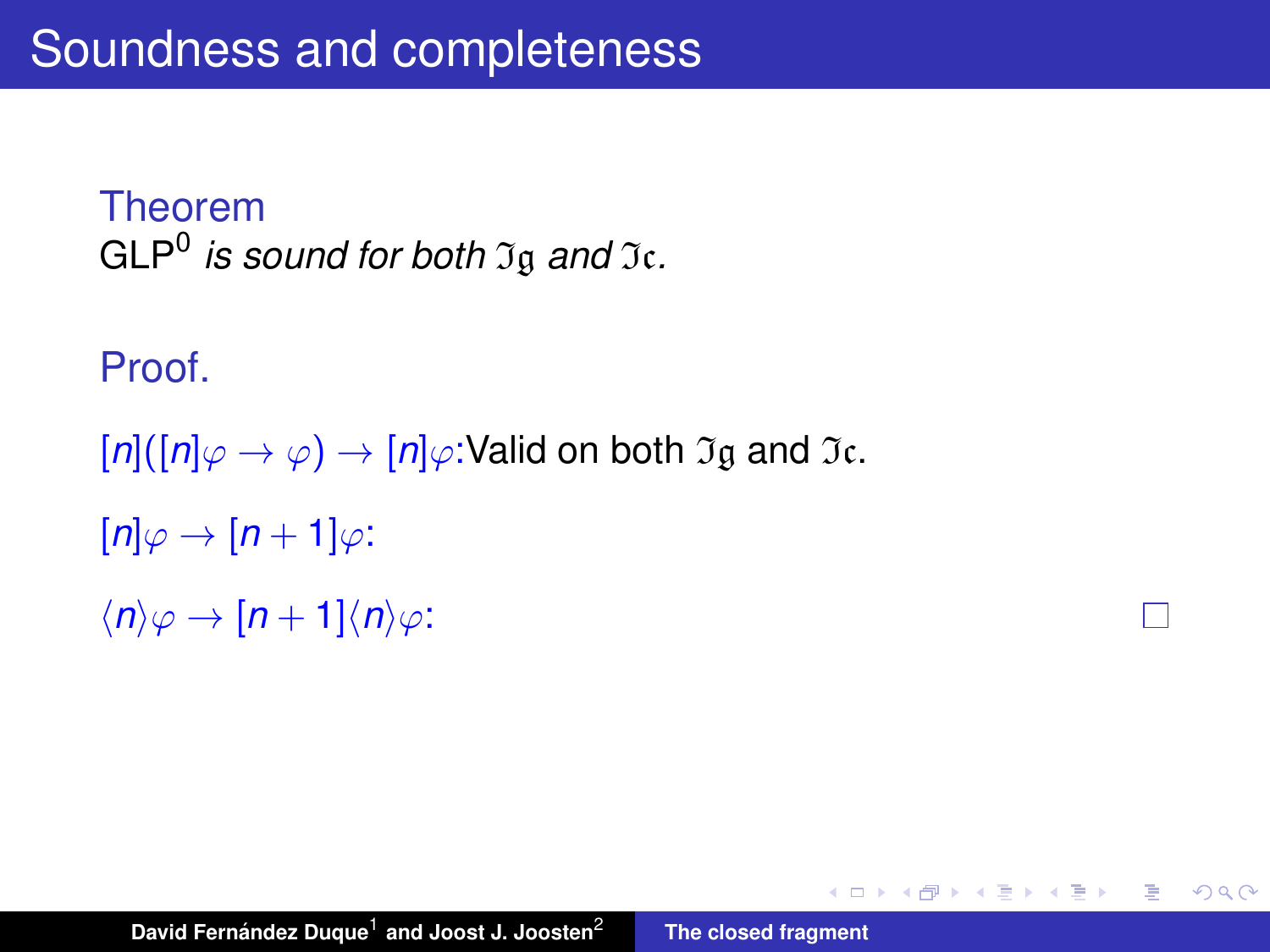Proof.

 $[n]([n]\varphi \rightarrow \varphi) \rightarrow [n]\varphi$ : Valid on both  $\mathfrak{I}$ g and  $\mathfrak{I}$ c.  $[n]\varphi \rightarrow [n+1]\varphi$ : Valid on  $\mathfrak{I}$ c.

 $\langle n \rangle \varphi \rightarrow [n+1] \langle n \rangle \varphi$ :

K 御 ▶ K 唐 ▶ K 唐 ▶ ...

重し  $2990$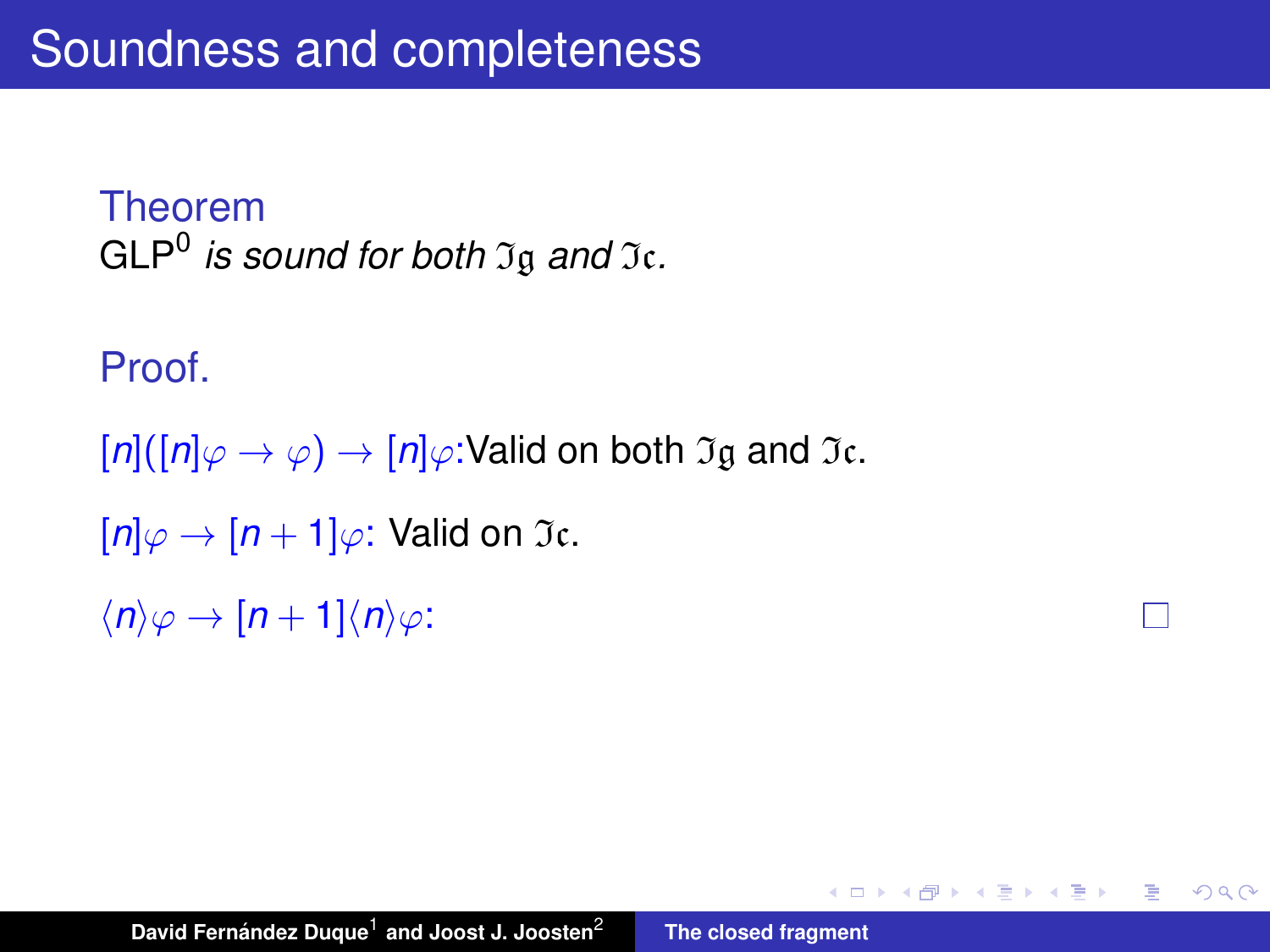Proof.

 $[n]([n]\varphi \rightarrow \varphi) \rightarrow [n]\varphi$ : Valid on both  $\mathfrak{I}$ g and  $\mathfrak{I}$ c.

П

重し  $2Q$ 

K 御 ▶ K 唐 ▶ K 唐 ▶ ...

 $[n]\varphi \to [n+1]\varphi$ : Valid on  $\mathfrak{I}$ c.

 $\langle n \rangle \varphi \rightarrow [n+1] \langle n \rangle \varphi$ : Valid on  $\mathfrak{I}$ g.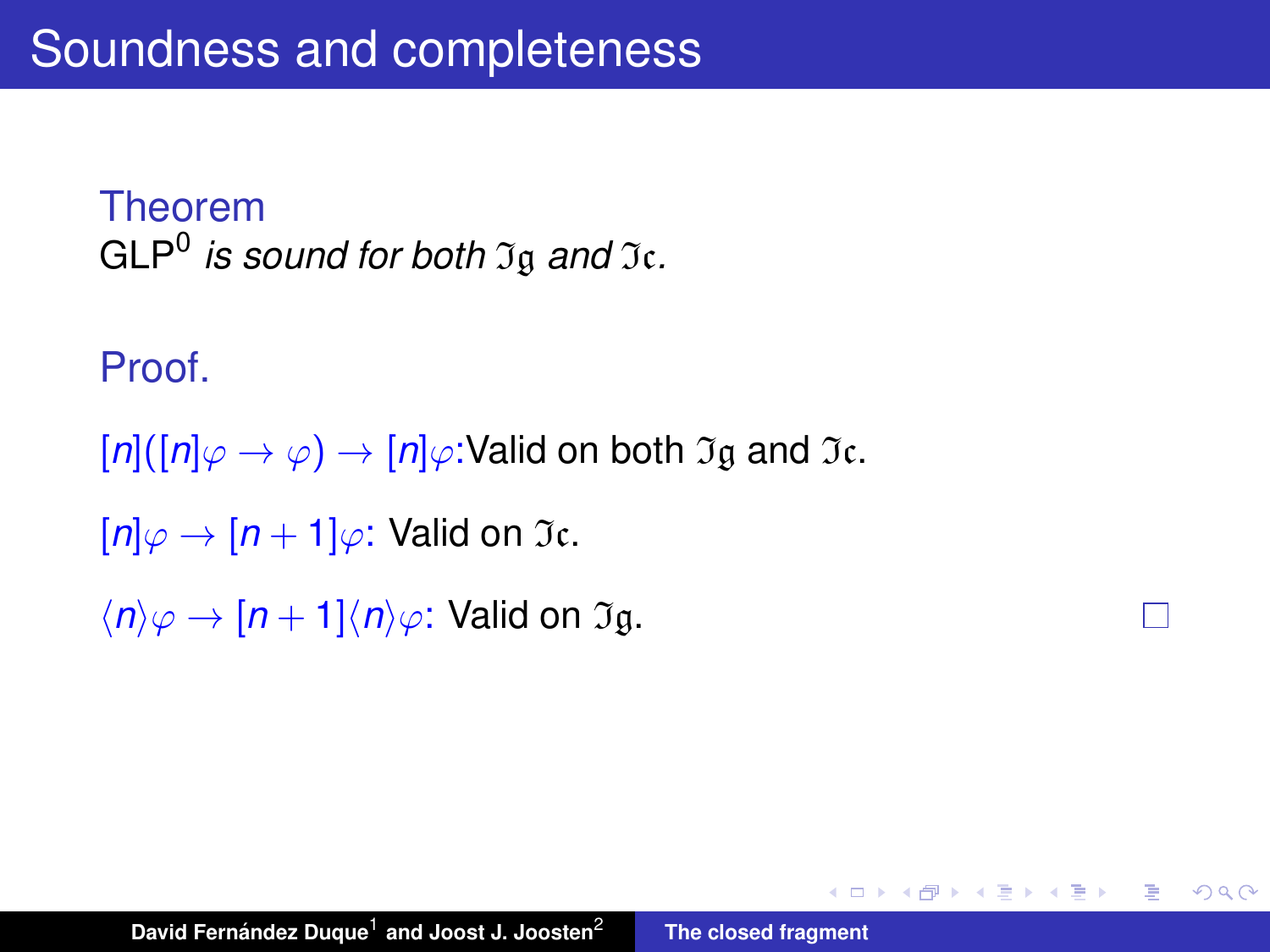Proof.

 $[n]([n]\varphi \rightarrow \varphi) \rightarrow [n]\varphi$ : Valid on both  $\mathfrak{I}$ g and  $\mathfrak{I}$ c.

```
[n]\varphi \to [n+1]\varphi: Valid on \mathfrak{I}c.
```
 $\langle n \rangle \varphi \rightarrow [n+1] \langle n \rangle \varphi$ : Valid on  $\mathfrak{I}$ g.

### Theorem (Ignatiev, Icard) GLP<sup>0</sup> *is complete for both* Ig *and* Ic*.*

(御) メミンメミン

÷.  $2Q$